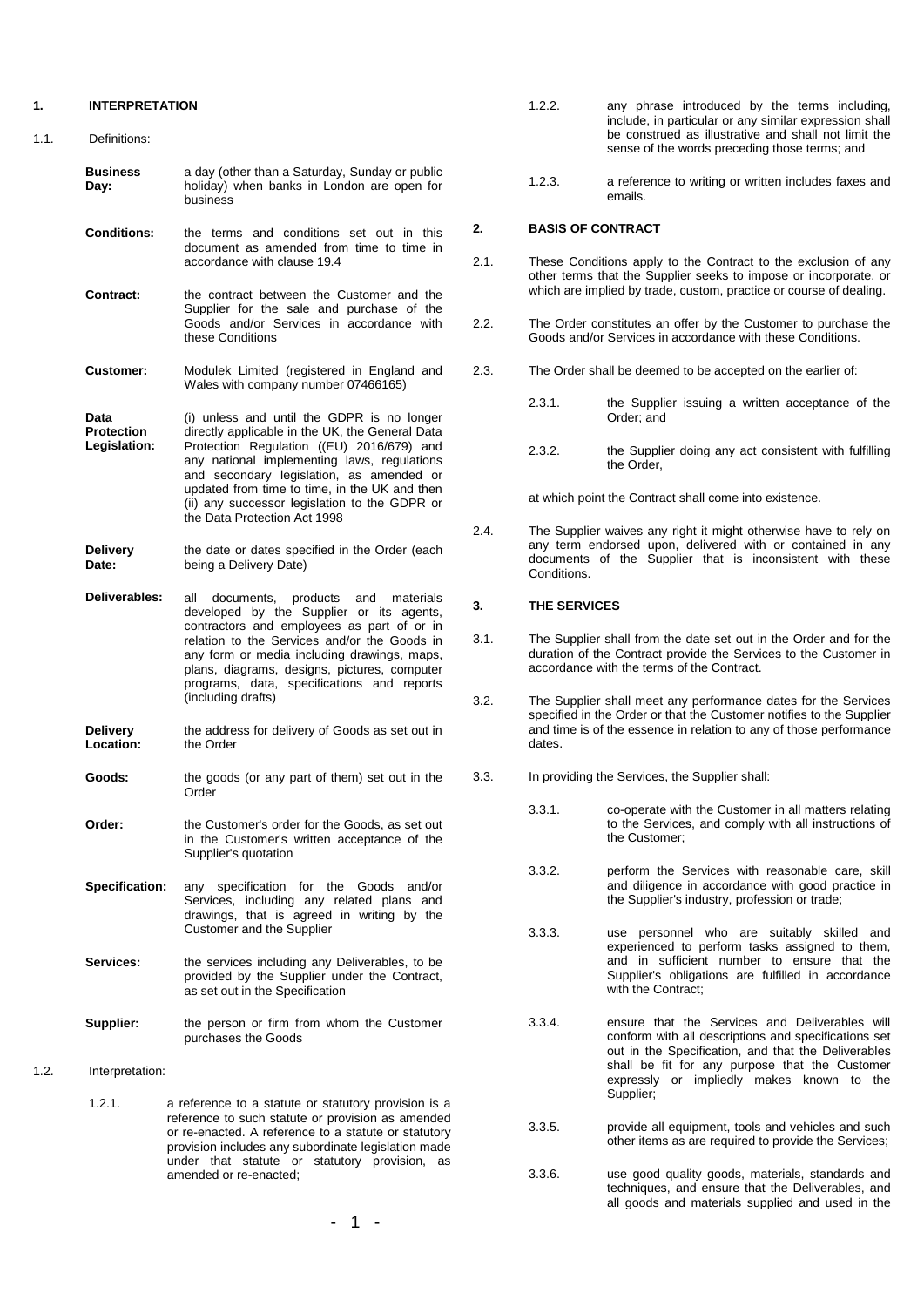Services or transferred to the Customer, will be free from defects in workmanship, installation and design;

- 3.3.7. obtain and at all times maintain all licences and consents which may be required for the provision of the Services;
- <span id="page-1-1"></span>3.3.8. comply with all applicable laws, regulations, regulatory policies, guidelines or industry codes which may apply from time to time to the provision of the Services;
- 3.3.9. observe all health and safety rules and regulations and any other security requirements that apply at any of the Customer's premises;
- 3.3.10. hold all materials, equipment and tools, drawings, specifications and data supplied by the Customer to the Supplier ("**Customer Materials**") in safe custody at its own risk, maintain the Customer Materials in good condition until returned to the Customer, and not dispose or use the Customer Materials other than in accordance with the Customer's written instructions or authorisation;
- 3.3.11. not do or omit to do anything which may cause the Customer to lose any licence, authority, consent or permission on which it relies for the purposes of conducting its business, and the Supplier acknowledges that the Customer may rely or act on the Services; and
- 3.3.12. comply with any additional obligations as set out in the Specification.

# **4. CUSTOMER OBLIGATIONS**

- 4.1. The Customer shall:
	- 4.1.1. provide the Supplier with reasonable access at reasonable times to the premises nominated by the Customer for the purpose of providing the Services; and
	- 4.1.2. provide such necessary information for the provision of the Services as the Supplier may reasonably request.

# **5. THE GOODS**

- <span id="page-1-0"></span>5.1. The Supplier shall ensure that the Goods shall:
	- 5.1.1. correspond with their description and any applicable Specification;
	- 5.1.2. be of satisfactory quality (within the meaning of the Sale of Goods Act 1979, as amended) and fit for any purpose held out by the Supplier or made known to the Supplier by the Customer expressly or by implication, and in this respect the Customer relies on the Supplier's skill and judgement;
	- 5.1.3. where they are manufactured products, be free from defects in design, material and workmanship and remain so for 18 months after delivery; and
	- 5.1.4. comply with all applicable statutory and regulatory requirements relating to the manufacture, labelling, packaging, storage, handling and delivery of the Goods.
- 5.2. The Supplier shall ensure that at all times it has and maintains all the licences, permissions, authorisations, consents and permits that it needs to carry out its obligations under the Contract.
- 5.3. The Customer may inspect and test the Goods at any time before delivery. The Supplier shall remain fully responsible for the Goods despite any such inspection or testing and any such inspection or testing shall not reduce or otherwise affect the Supplier's obligations under the Contract.
- 5.4. If following such inspection or testing the Customer considers that the Goods do not conform or are unlikely to comply with the Supplier's undertakings at clause [5.1,](#page-1-0) the Customer shall inform the Supplier and the Supplier shall immediately take such remedial action as is necessary to ensure compliance.
- 5.5. The Customer may conduct further inspections and tests after the Supplier has carried out its remedial actions.

# **6. DELIVERY**

- 6.1. The Supplier shall ensure that:
	- 6.1.1. the Goods are properly packed and secured in such manner as to enable them to reach their destination in good condition;
	- 6.1.2. each delivery of the Goods is accompanied by a delivery note which shows the date of the Order, the Order number (if any), the type and quantity of the Goods (including the code number of the Goods, where applicable), special storage instructions (if any) and, if the Goods are being delivered by instalments, the outstanding balance of Goods remaining to be delivered; and
	- 6.1.3. if the Supplier requires the Customer to return any packaging material to the Supplier, that fact is clearly stated on the delivery note. Any such packaging material shall be returned to the Supplier at the cost of the Supplier.
- 6.2. The Supplier shall deliver the Goods:
	- 6.2.1. on the Delivery Date;
	- 6.2.2. at the Delivery Location; and
	- 6.2.3. during the Customer's normal business hours, or as instructed by the Customer.
- 6.3. Delivery of the Goods shall be completed:
	- 6.3.1. in the case of delivery by the Supplier, on the completion of unloading the Goods at the Delivery Location. Unless otherwise agreed in writing, the Delivery Location shall be off-road, at any reasonable area specified by the Customer and in such manner so as not to cause an obstruction; or
	- 6.3.2. in the case of collection by the Customer, on the completion of the loading of the Goods onto the Customer's vehicle (or the vehicle of any party which the Customer nominates to collect the Goods from the Supplier by prior notice in writing to the Supplier).
- 6.4. If the Supplier:
	- 6.4.1. delivers less than 95% of the quantity of Goods ordered, the Customer may reject the Goods; or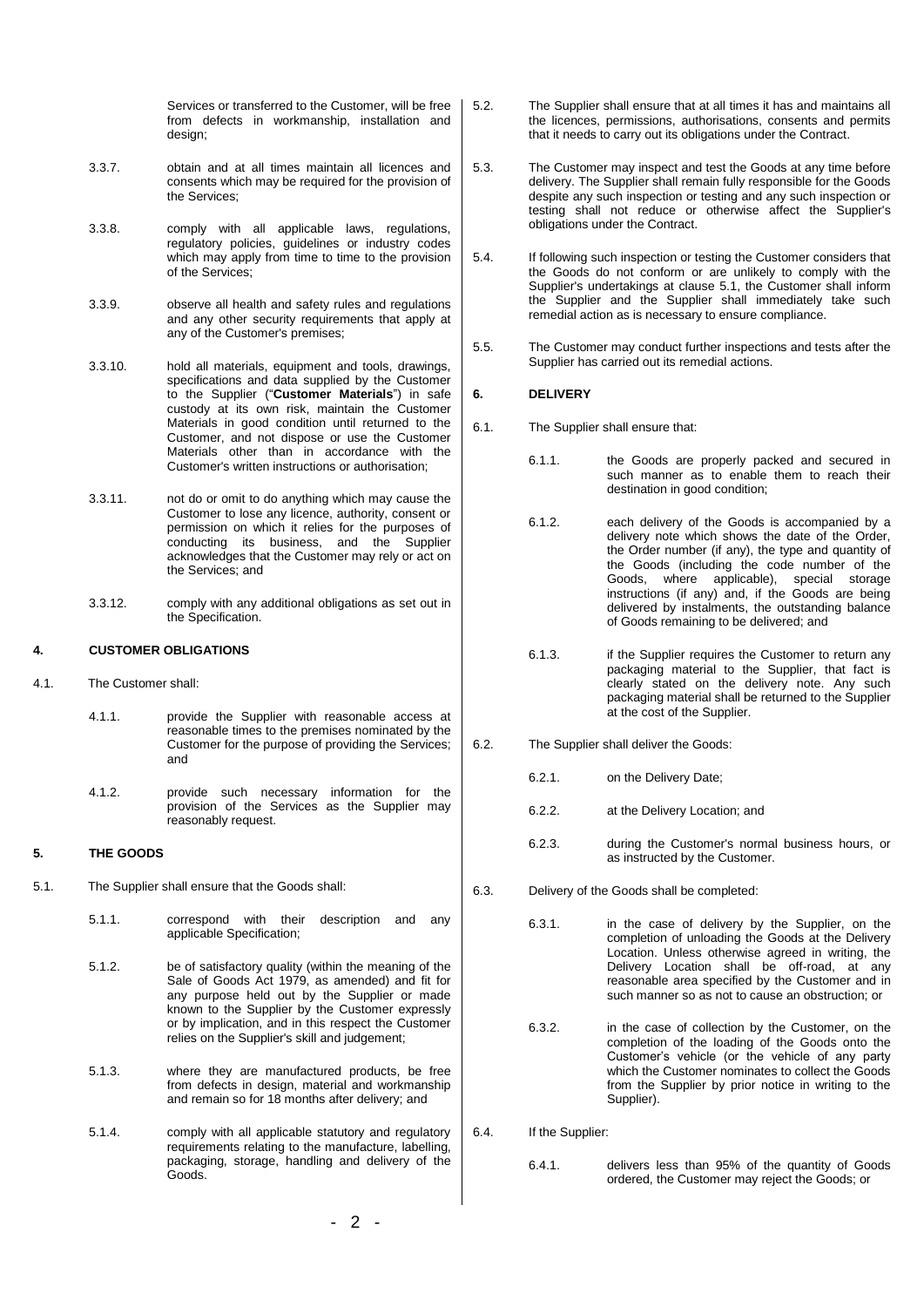- 6.4.2. delivers more than 105% of the quantity of Goods ordered, the Customer may at its discretion reject the Goods or the excess Goods and any rejected Goods shall be returnable at the Supplier's risk and expense. If the Supplier delivers more or less than the quantity of Goods ordered, and the Customer accepts the delivery, a pro rata adjustment shall be made to the invoice for the Goods.
- 6.5. Where the Supplier delivers Goods which are incomplete and/or defective in the sole opinion of the Customer, the Customer shall have the right, within 48 hours of delivery, to notify the Supplier of any defect in the Goods in writing. The Supplier shall respond to the Customer within 24 hours of receipt of the notice with a proposal for the rectification by the Supplier of the Order, which the Supplier shall perform at the location and within the timeframe to be agreed between the parties in writing. Where the parties cannot agree the proposal for rectification within 3 Business Days, the Customer shall have the remedies set out in claus[e 7.](#page-2-0)
- 6.6. The Supplier shall not deliver the Goods in instalments without the Customer's prior written consent. Where it is agreed that the Goods are to be delivered by instalments, they may be invoiced and paid for separately. However, failure by the Supplier to deliver any one instalment on time or at all, or any defect in an instalment shall entitle the Customer to the remedies set out in claus[e 7.](#page-2-0)

### <span id="page-2-0"></span>**7. REMEDIES**

- 7.1. If the Goods are not delivered on the Delivery Date, or do not comply with the undertakings set out in clause [5.1](#page-1-0) or if the Supplier fails to perform the Services by the applicable dates, then, without limiting any of its other rights or remedies, and whether or not it has accepted the Goods, the Customer may exercise any one or more of the following remedies:
	- 7.1.1. to terminate the Contract;
	- 7.1.2. to reject the Goods (in whole or in part) and return them to the Supplier at the Supplier's own risk and expense;
	- 7.1.3. to require the Supplier to repair or replace the rejected Goods, or to provide a full refund of the price of the rejected Goods;
	- 7.1.4. to refuse to accept any subsequent delivery of the Goods which the Supplier attempts to make;
	- 7.1.5. to recover from the Supplier any costs incurred by the Customer in obtaining substitute goods from a third party;
	- 7.1.6. to claim damages for any other costs, loss or expenses incurred by the Customer which are in any way attributable to the Supplier's failure to carry out its obligations under the Contract;
	- 7.1.7. to refuse to accept any subsequent performance of the Services;
	- 7.1.8. to recover from the Supplier any costs incurred by the Customer in obtaining substitute services from a third party; and
	- 7.1.9. to require a refund from the Supplier of sums paid in advance for the Services that the Supplier has not provided.
- 7.2. These Conditions shall apply to any repaired or replacement Goods supplied by the Supplier and/or to any substituted or remedial services provided by the Supplier.

7.3. The Customer's rights and remedies under these Conditions are in addition to its rights and remedies implied by statute and common law.

### **8. TITLE AND RISK**

Title and risk in the Goods shall pass to the Customer on completion of delivery.

# **9. PRICE AND PAYMENT**

- 9.1. Subject to clause 9.6, the price of the Goods shall be the pound sterling equivalent to the price set out in the Order at the date of the Order, or, if no price is quoted, the pound sterling equivalent to the price set out in the Supplier's published price list in force as at the date of the Order.
- 9.2. The price of the Goods:
	- 9.2.1. excludes amounts in respect of value added tax (VAT), which the Customer shall additionally be liable to pay to the Supplier at the prevailing rate, subject to the receipt of a valid VAT invoice; and
	- 9.2.2. includes the costs of packaging, insurance and carriage of the Goods.
- 9.3. Subject to clause [9.6,](#page-2-1) the price for the Services shall be set out in the Order, and shall be the full and exclusive remuneration of the Supplier in respect of the performance of the Services. Unless otherwise agreed in writing by the Customer, the price for the Services shall include every cost and expense of the Supplier directly or indirectly incurred in connection with the performance of the Services.
- 9.4. The Supplier shall maintain complete and accurate records of the time spent and materials used by the Supplier in providing the Services, and shall allow the Customer to inspect such records at all reasonable times on request.
- 9.5. No extra charges shall be effective unless agreed in writing with the Customer.
- <span id="page-2-1"></span>9.6. The Customer is entitled to pay by instalments, stage payments or other periodic payments for any Goods or Services under the Contract. The Order shall set out when such payments shall become due from the Customer and/or shall be such dates and such payment amounts as agreed in writing by the parties from time to time. The Supplier shall invoice the Customer for any payments due for Goods and/or Services under the Contract and shall ensure that the invoice includes the date of the invoice, the date of the Order, the invoice number, the Customer's order number, the Supplier's VAT registration number and any supporting documents that the Customer may reasonably require to verify the accuracy of the invoice.
- 9.7. Subject to clauses 9.9 and/or 9.10 below, the Customer shall pay correctly rendered invoices within 30 days after but excluding the date of the invoice ("**Due Date for Payment**"). Where the Supplier fails to carry out its obligations under the Contract for the supply of Goods and/or Services, then the Due Date for Payment shall be the date that payment would have become due from the Customer had the Supplier complied with its obligations under the Contract and no set-off or abatement was permitted by reference to any sum claimed to be due under one or more other contracts. Payment shall be made to the bank account nominated in writing by the Supplier.
- 9.8. If a party fails to make any payment due to the other under the Contract by the Due Date for Payment, then the defaulting party shall pay interest on the overdue amount at the rate of 4% per annum above HSBC Bank Plc's base rate from time to time. Such interest shall accrue on a daily basis from the due date until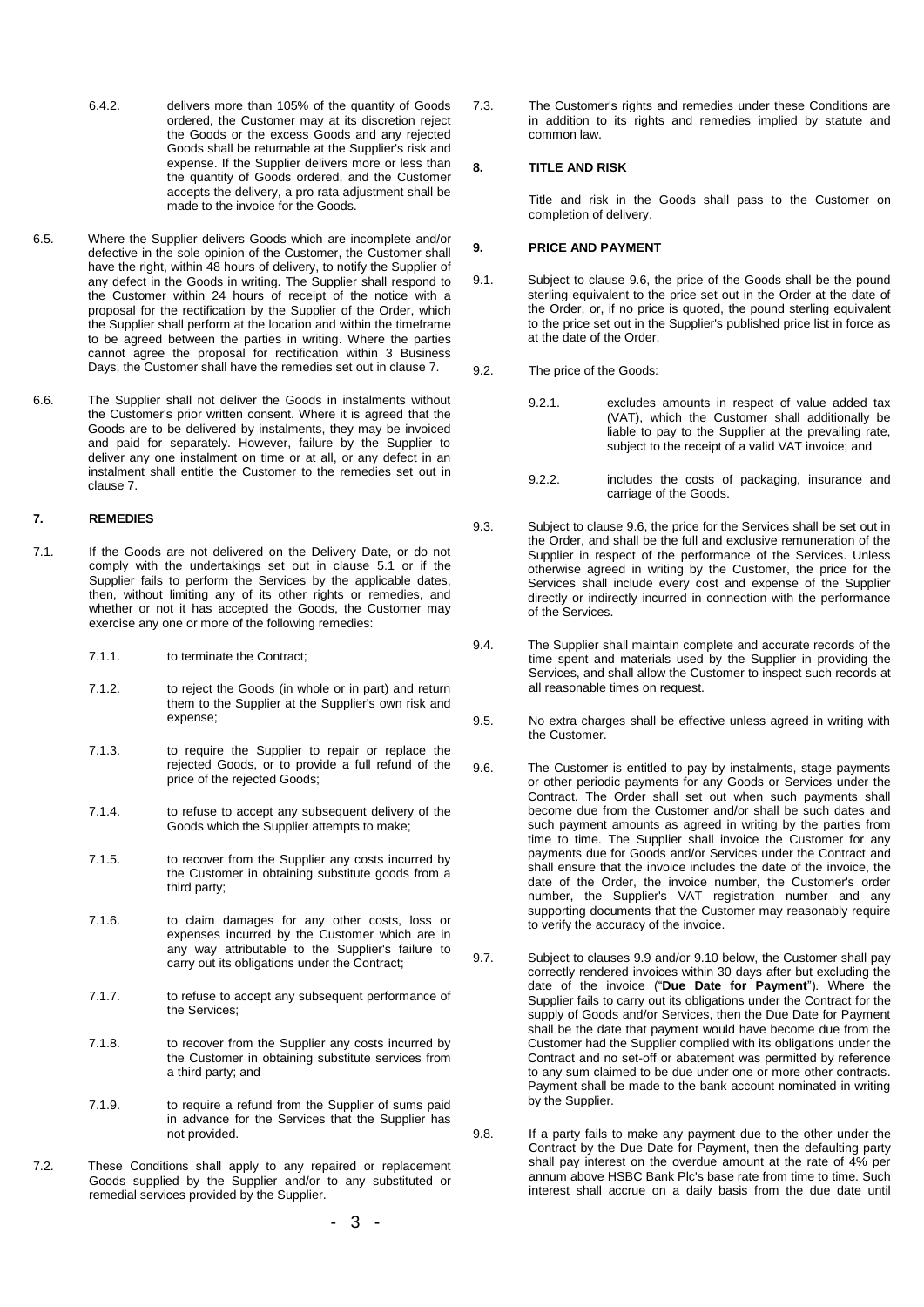actual payment of the overdue amount, whether before or after judgment. The defaulting party shall pay the interest together with the overdue amount. This clause shall not apply to payments the defaulting party disputes in good faith under clause 9.9 and/or 9.10.

- <span id="page-3-1"></span>9.9. The parties agree that the implied terms of section 109 – section 111 (inclusive) of the Housing Grants, Construction and Regeneration Act 1996 ("**Act**") and the provisions of the Scheme for Construction Contracts referred to therein shall not apply to the Contract. The final date for any payment due under the Contract shall be 30 days after the Due date for Payment ("**Final**  Date for Payment"). The following mechanism shall apply to any Contract between the Supplier and the Customer to determine what payments are due under the Contract in the case of a dispute ("**Dispute**") as to the price for the Goods and/or Services or part thereof:
	- 9.9.1. if the Customer fails to pay the full sums due under the invoice by the Due Date for Payment, the Supplier shall no later than 5 days after the Due Date for Payment serve a payment notice on the Customer which specifies the sums it considers due from the Customer ("**Payment Notice**").
	- 9.9.2. if the Supplier fails to serve a Payment Notice on the Customer within 5 days from the Due Date for Payment, the Customer may serve on the Supplier a Payment Notice specifying the sums it considers payable (and this shall have the effect of postponing the Final Date for Payment by the number of days delay in giving the notice);
	- 9.9.3. if the Customer has a Dispute as to any payment due to the Supplier under the Payment Notice (or, upon review, the Customer wishes to amend the amount stated in any Payment Notice served by the Customer on the Supplier under clause 9.9.2), the Customer shall serve a pay less notice ("**Pay**  Less Notice") on the Supplier, not later than 7 days before the Final Date for Payment;
	- 9.9.4. the Pay Less Notice must specify the amount the Customer proposes to withhold and the ground for withholding such payment (where there is more than one ground for the Customer disputing payment, the Customer shall set out each ground and the amount attributable to it);
	- 9.9.5. the parties shall negotiate in good faith to try to agree the price to be paid for the relevant Goods and/or Services;
	- 9.9.6. subject to clause 9.9.7 and clause 9.9.8, the Customer must pay to the Supplier the amount specified in either the Payment Notice or the Pay Less Notice by the Final Date for Payment;
	- 9.9.7. if the parties are unable to reach an agreement as to the sums due from the Customer to the Supplier, either party may refer the Dispute to adjudication in accordance with claus[e 9.10;](#page-3-0)
	- 9.9.8. on the condition that the Customer has served a valid Pay Less Notice, the Customer shall be entitled to withhold the payment amount specified in the Pay Less Notice beyond the Final Date for Payment and until the Dispute has been resolved;
	- 9.9.9. Where an effective Pay Less Notice is given, but upon the matter being referred to adjudication in accordance with clause [9.10,](#page-3-0) it is decided that the whole or part of the amount should be paid by the Customer to the Supplier, then the decision shall

be construed as requiring payment not later than 7 days from the date of the decision or the Final Date of Payment, whichever is the later.

- <span id="page-3-2"></span><span id="page-3-0"></span>9.10. The parties agree that the implied terms of section 108 of the Act and the provisions of the Scheme for Construction Contracts referred to therein shall not apply to the Contract. The following mechanism shall apply to any Contract between the Supplier and the Customer to determine a Dispute by adjudication, where the parties cannot reach agreement under clause [9.9](#page-3-1) above:
	- 9.10.1. where the parties fail to reach agreement over a Dispute, either party may, at any time, serve an adjudication notice ("**Adjudication Notice**") on the other;
	- 9.10.2. the parties shall cooperate in good faith to secure the appointment of an adjudicator and referral of the Dispute to the adjudicator within 7 days from the date of the Adjudication Notice, (where the parties cannot agree upon the identity of the adiudicator, the Customer shall select an appropriate body to appoint an adjudicator on behalf of the parties);
	- 9.10.3. the parties shall procure that the adjudicator shall reach a decision within 28 days of referral or such longer period as is agreed in writing between the parties;
	- 9.10.4. the adjudicator may extend the period in [9.10.3.](#page-3-2) by up to 14 days, with the consent of the party by whom the Dispute was referred;
	- 9.10.5. the parties shall cooperate in good faith to procure that the adjudicator shall act impartially and shall take initiative in ascertaining the facts and the law;
	- 9.10.6. the parties may agree in writing that the decision of the adjudicator shall be binding to finally determine the Dispute. Otherwise, the decision of the adjudicator shall be binding until the Dispute is finally determined by legal proceedings, the parties otherwise agree to arbitrate or reach agreement on the Dispute;
	- 9.10.7. the parties agree that the adjudicator, and any employee or agent of the adjudicator shall not be liable for anything done or omitted to be done in the discharge or purported discharge of his or her functions as adjudicator unless the act or omission is in bad faith.
- 9.11. The Customer may at any time, without limiting any of its other rights or remedies, set off any liability of the Supplier to the Customer against any liability of the Customer to the Supplier.

# **10. CUSTOMER MATERIALS**

The Supplier acknowledges that all materials, equipment and tools, drawings, Specifications, and data supplied by the Customer to the Supplier (Customer Materials) and all rights in the Customer material are and shall remain the exclusive property of the Customer. The Supplier shall keep the Customer Materials in safe custody at its own risk, maintain them in good condition until returned to the Customer and not dispose or use the same other than in accordance with the Customer's written instructions or authorisation.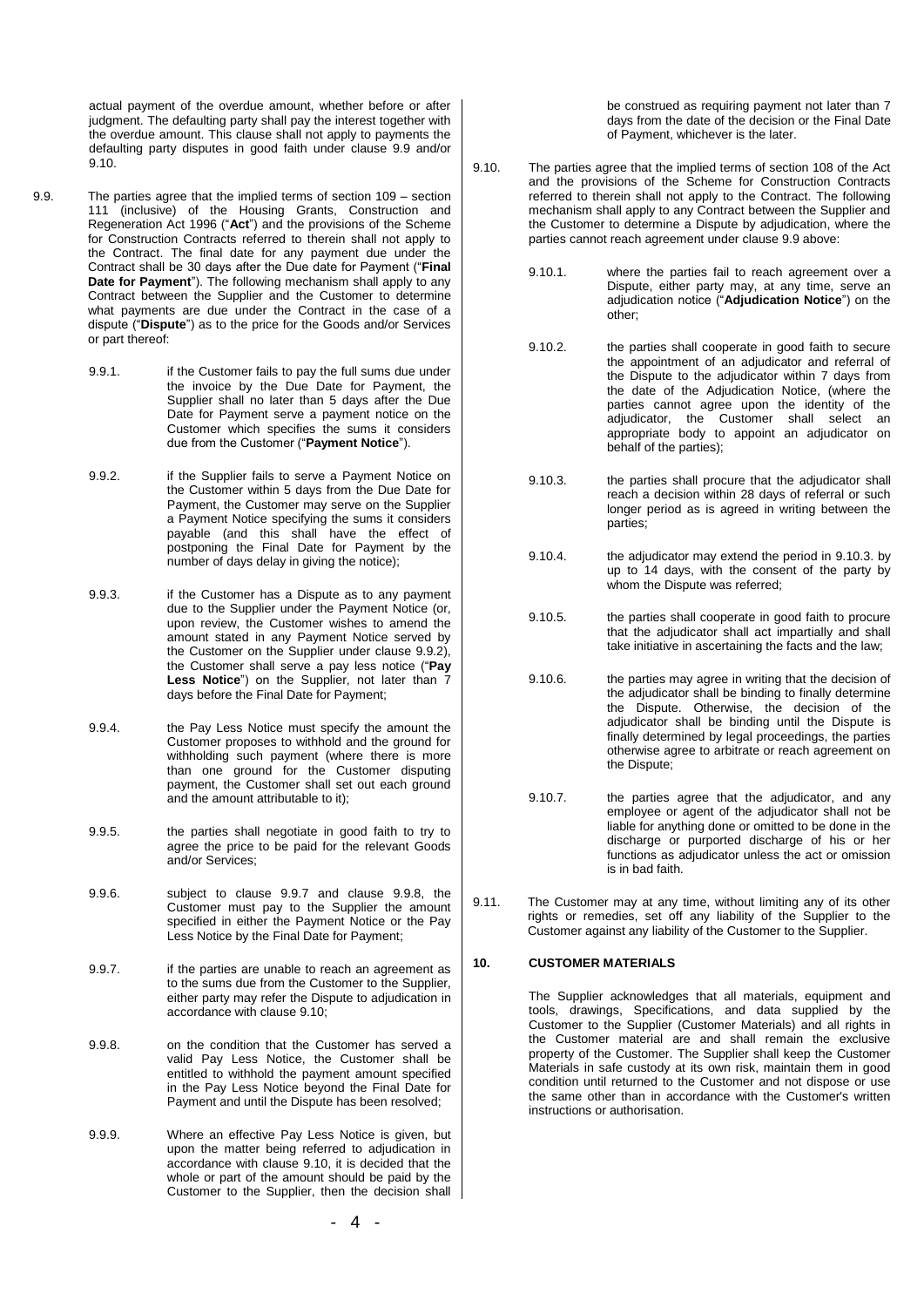#### **11. INTELLECTUAL PROPERTY RIGHTS**

- 11.1. All Intellectual Property Rights in or arising out of or in connection with the Services (other than Intellectual Property Rights in any Customer Materials) shall be owned by the Supplier.
- 11.2. The Supplier grants to the Customer, or shall procure the direct grant to the Customer of, a fully paid-up, worldwide, nonexclusive, royalty-free perpetual and irrevocable licence to copy and modify the Deliverables (excluding Customer Materials) for the purpose of receiving and using the Services and the Deliverables.
- 11.3. The Customer grants the Supplier a fully paid-up, non-exclusive, royalty-free non-transferable licence to copy and modify any materials provided by the Customer to the Supplier for the term of the Contract for the purpose of providing the Services to the Customer.
- 11.4. All Customer Materials are the exclusive property of the Customer.

# <span id="page-4-0"></span>**12. INDEMNITY**

- 12.1. The Supplier shall keep the Customer indemnified against all liabilities, costs, expenses, damages and losses (including but not limited to any direct, indirect or consequential losses, loss of profit, loss of reputation and all interest, penalties and legal costs (calculated on a full indemnity basis) and all other reasonable professional costs and expenses) suffered or incurred by the Customer as a result of or in connection with:
	- 12.1.1. any claim made against the Customer for actual or alleged infringement of a third party's intellectual property rights arising out of or in connection with the supply or use of the Goods to the extent that the claim is attributable to the acts or omissions of<br>the Supplier, its employees, agents or the Supplier, its employees, agents or subcontractors;
	- 12.1.2. any claim made against the Customer by a third party for death, personal injury or damage to property arising out of or in connection with defects in Goods, to the extent that the defects in the Goods are attributable to the acts or omissions of<br>the Supplier, its employees, agents or the Supplier, its employees, agents or subcontractors;
	- 12.1.3. any claim made against the Customer by a third party arising out of or in connection with the supply of the Goods, to the extent that such claim arises out of the breach, negligent performance or failure or delay in performance of the Contract by the Supplier, its employees, agents or subcontractors;
	- 12.1.4. any claim brought against the Customer for actual or alleged infringement of a third party's intellectual property rights arising out of or in connection with, the receipt, use or supply of the Services (excluding the Customer Materials); and
	- 12.1.5. any claim made against the Customer by a third party arising out of, or in connection with, the supply of Services.
- 12.2. This clause [12](#page-4-0) shall survive termination of the Contract.

### **13. INSURANCE**

During the term of the Contract and for a period of 6 years thereafter, the Supplier shall maintain in force, with a reputable insurance company, professional indemnity insurance, product liability insurance and public liability insurance to cover the

liabilities that may arise under or in connection with the Contract, and shall, on the Customer's request, produce both the insurance certificate giving details of cover and the receipt for the current year's premium in respect of each insurance.

#### <span id="page-4-1"></span>**14. CONFIDENTIALITY**

- 14.1. A party (receiving party) shall keep in strict confidence all technical or commercial know-how, specifications, inventions, processes or initiatives which are of a confidential nature and have been disclosed to the receiving party by the other party (disclosing party), its employees, agents or subcontractors and any other confidential information concerning the disclosing party's business, its products and services which the receiving party may obtain. The receiving party shall only disclose such confidential information to those of its employees, agents and subcontractors who need to know it for the purpose of discharging the receiving party's obligations under the Contract, and shall ensure that such employees, agents and subcontractors comply with the obligations set out in this clause as though they were a party to the Contract. The receiving party may also disclose such of the disclosing party's confidential information as is required to be disclosed by law, any governmental or regulatory authority or by a court of competent jurisdiction.
- 14.2. This claus[e 14](#page-4-1) shall survive termination of the Contract.

#### <span id="page-4-2"></span>**15. COMPLIANCE WITH RELEVANT LAWS AND POLICIES**

- 15.1. In performing it obligations under the Contract, the Supplier shall comply with all applicable laws, statutes, regulations and codes from time to time in force.
- 15.2. The Customer may immediately terminate the Contract for any breach of claus[e 15.](#page-4-2)

#### **16. TERMINATION**

- 16.1. The Customer may terminate the Contract in whole or in part at any time before delivery with immediate effect by giving the Supplier written notice, whereupon the Supplier shall discontinue all work on the Contract. The Customer shall pay the Supplier fair and reasonable compensation for any work in progress on the Goods at the time of termination, but such compensation shall not include loss of anticipated profits or any consequential loss.
- 16.2. Without limiting its other rights or remedies, the Customer may terminate the Contract with immediate effect by giving written notice to the Supplier if:
	- 16.2.1. the Supplier commits a material breach of any term of the Contract and (if such a breach is remediable) fails to remedy that breach within 7 days of that party being notified in writing to do so;
	- 16.2.2. the Supplier takes any step or action in connection with its entering administration, provisional liquidation or any composition or arrangement with its creditors (other than in relation to a solvent restructuring), being wound up (whether voluntarily or by order of the court, unless for the purpose of a solvent restructuring), having a receiver appointed to any of its assets or ceasing to carry on business;
	- 16.2.3. the Supplier takes any step or action in connection with the Supplier being made bankrupt, entering any composition or arrangement with his creditors, having a receiver appointed to any of his assets, or ceasing to carry on business;
	- 16.2.4. the Supplier suspends, or threatens to suspend, or ceases or threatens to cease to carry on all or a substantial part of its business;